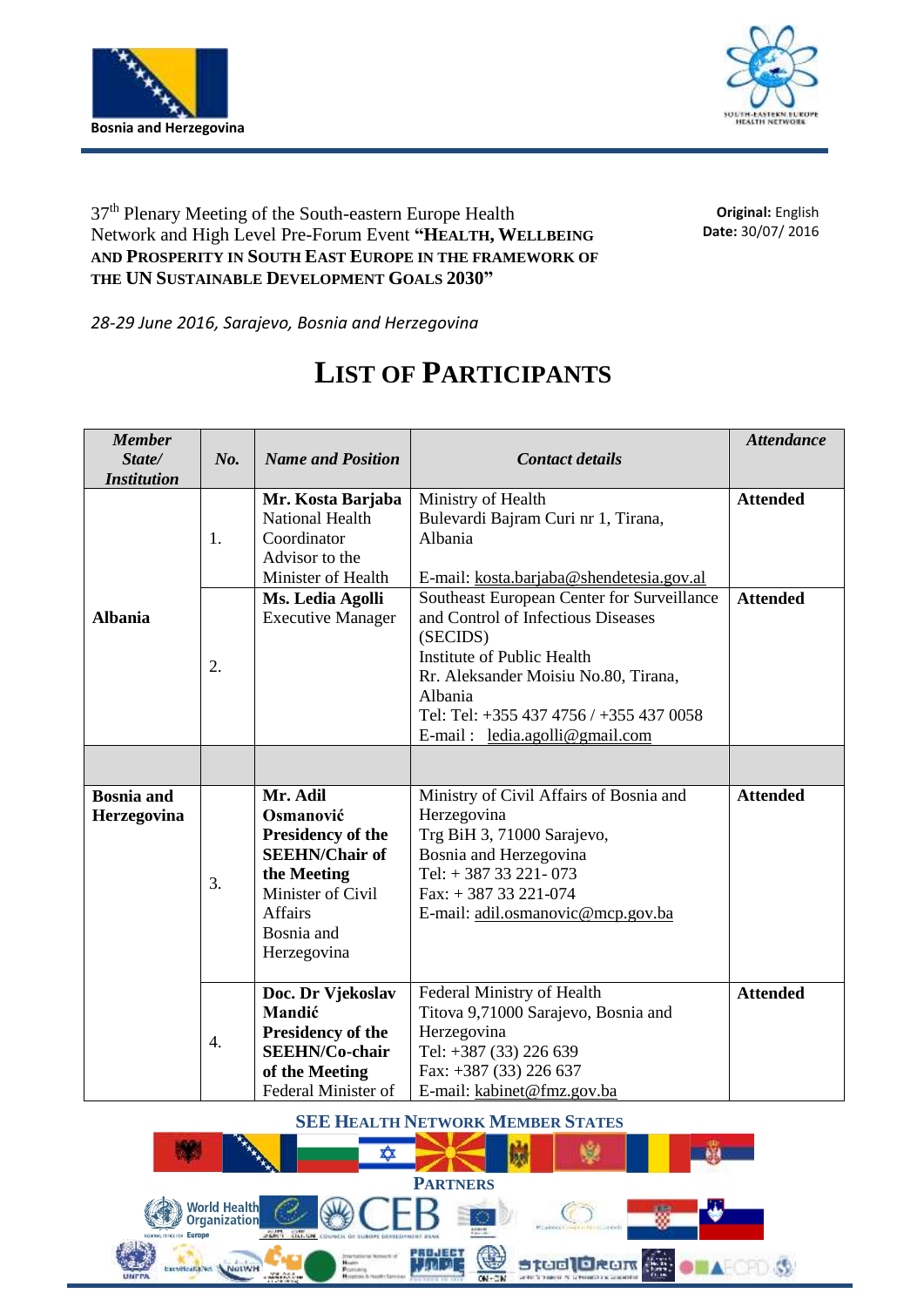| <b>Member</b><br>State/<br><b>Institution</b> | No. | <b>Name and Position</b>                                                                                                                                        | <b>Contact details</b>                                                                                                                                                                                                                                                                   | <b>Attendance</b> |
|-----------------------------------------------|-----|-----------------------------------------------------------------------------------------------------------------------------------------------------------------|------------------------------------------------------------------------------------------------------------------------------------------------------------------------------------------------------------------------------------------------------------------------------------------|-------------------|
|                                               |     | Health, BiH                                                                                                                                                     |                                                                                                                                                                                                                                                                                          |                   |
|                                               | 5.  | Dr. Dragan<br>Bogdanić<br>Presidency of the<br><b>SEEHN/Co-chair</b><br>of the Meeting                                                                          | Ministry of Health and Social Welfare of<br>the Republic of Srpska<br>Trg Republike Srpske 1, 78000 Banja<br>Luka, Republika Srpska, Bosnia and<br>Herzegovina                                                                                                                           | <b>Attended</b>   |
| <b>Bosnia</b> and<br>Herzegovina              |     | Minister of Health<br>and Social Welfare<br>of the Republika<br>Srpska, BIH                                                                                     | Tel: +387 51 339 486<br>Fax: +387 51 339 652<br>E-mail: ministarstvo-<br>zdravlja@mzsz.vladars.net                                                                                                                                                                                       |                   |
|                                               | 6.  | Prim.mr.sci Anda<br>Nikolić<br>Presidency of the<br><b>SEEHN/Co-chair</b><br>of the Meeting<br>Head, Department<br>of Health<br>District of Brcko<br><b>BIH</b> | Department of Health District of Brcko<br>Bosnai and Herzegovina<br>Bulevar mira 1, 76100 Brcko<br>Bosnia and Herzegovina<br>Tel: $+38749240821$<br>E-mail: andja.nikolic@bhcentral.net                                                                                                  | <b>Attended</b>   |
|                                               | 7.  | Dr. Draženka<br>Malićbegović<br>Assistant Minister,<br>Ministry of Civil<br>Affairs of Bosnia<br>and Herzegovina                                                | Ministry of Civil Affairs of Bosnia and<br>Herzegovina<br>Department of Health<br>Trg BiH 3, 71000 Sarajevo,<br>Bosnia and Herzegovina<br>Tel: $+38733492525$<br>Fax: $+38733492523$<br>E-mail:<br>drazenka.malicbegovic@mcp.gov.ba                                                      | <b>Attended</b>   |
|                                               | 8.  | <b>Dr. Goran Cerkez</b><br><b>SEEHN National</b><br><b>Health Coordinator</b><br><b>Assistant Minister</b>                                                      | Federal Ministry of Health<br>Marsala Tita 9<br>71000 Sarajevo, Bosnia and Herzegovina<br>Tel: +387 33 219 205<br>Fax: +387 33 664 246<br>E-mail: goran.cerkez@fmoh.gov.ba                                                                                                               | <b>Attended</b>   |
|                                               | 9.  | Dr. Amela Lolić<br><b>SEEHN National</b><br><b>Health Coordinator</b><br><b>Assistant Minister</b>                                                              | Ministry of Health and Social Welfare of<br>Republic of Srpska<br>Trg Republike Srpske 1, 78000 Banja<br>Luka, Republika Srpska, Bosnia and<br>Herzegovina<br>Tel: +387 51 339 486, +387 51 339 477<br>Fax: +387 51 339 652<br>E-mail: a.lolic@mzsz.vladars.net,<br>amelalolic@yahoo.com | <b>Attended</b>   |
|                                               | 10. | Mr. Adis<br>Osmanović<br>Director<br>SEE RHDC on<br><b>MNH</b><br>Bosnia and                                                                                    | Ministry of Civil Affairs of Bosnia and<br>Herzegovina<br>Trg BiH 3, 71000 Sarajevo,<br>Bosnia and Herzegovina<br>Tel: +387 33 492 526<br>Cell phone: +387 62 227 741                                                                                                                    | <b>Attended</b>   |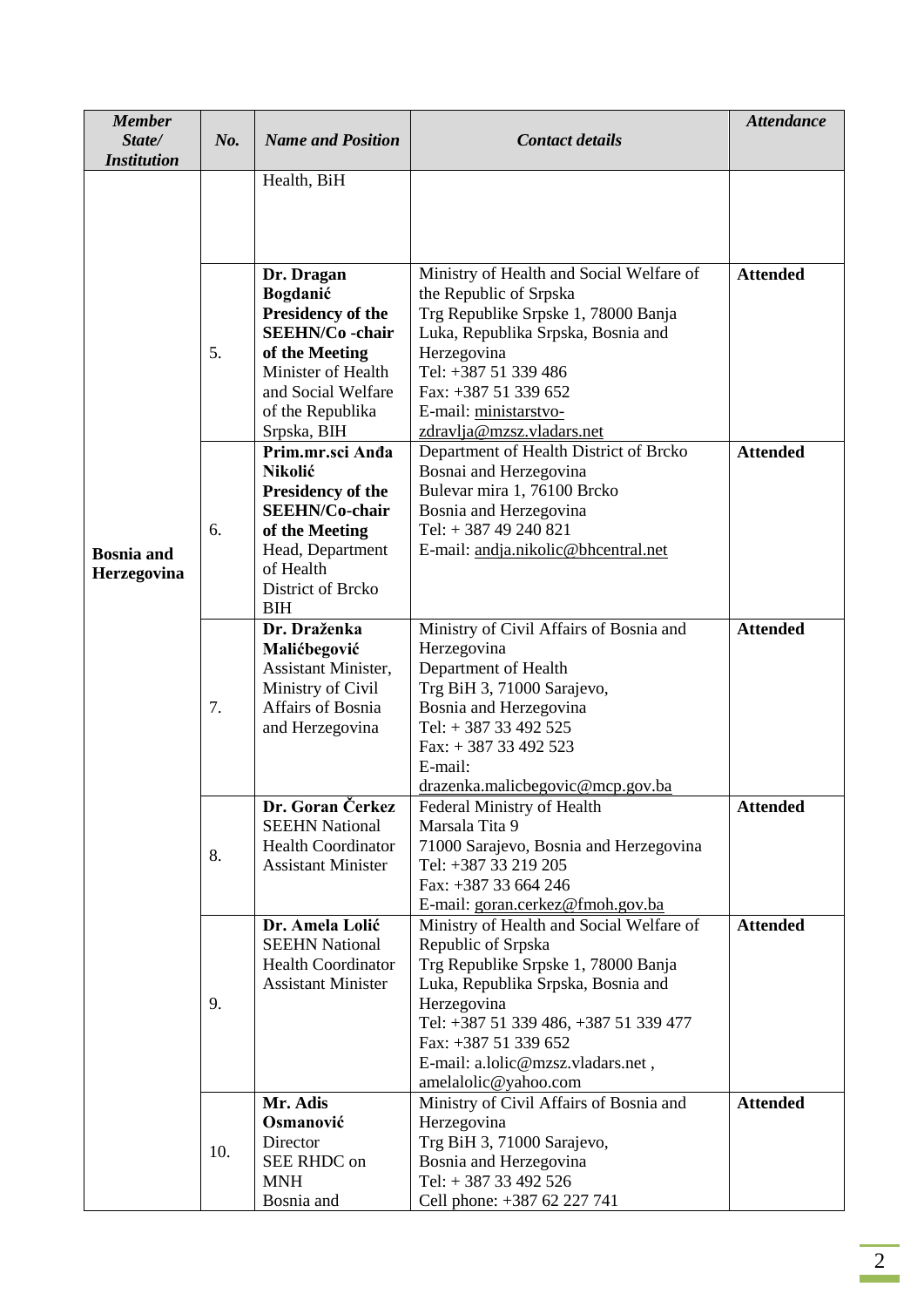| <b>Member</b><br>State/<br><b>Institution</b> | No. | <b>Name and Position</b>                                                                                                                                                                                          | <b>Contact details</b>                                                                                                                                                                                                  | <b>Attendance</b> |
|-----------------------------------------------|-----|-------------------------------------------------------------------------------------------------------------------------------------------------------------------------------------------------------------------|-------------------------------------------------------------------------------------------------------------------------------------------------------------------------------------------------------------------------|-------------------|
|                                               |     | Herzegovina                                                                                                                                                                                                       | Fax: $+38733492621$<br>adis.osmanovic@mcp.gov.ba                                                                                                                                                                        |                   |
|                                               | 11. | Prim.dr. Šerifa<br>Godinjak<br>Healt of<br>Department for<br>European<br>Integration and<br>International<br><b>Cooperation Sector</b><br>for Health                                                              | Ministtry of Civil Affairs of Bosnia and<br>Herzegovina<br>Sector for Health<br>Trg BiH 1, 71000 Sarajevo<br>Tel: +387 33 492 611<br>Fax +387 33 492 621<br>E-mail: serifa.godinjak@mcp.gov.ba                          | <b>Attended</b>   |
|                                               | 12. | <b>Indira Hodzic</b><br><b>MoCA</b>                                                                                                                                                                               | Indira.hodzic@mcp.gov.ba                                                                                                                                                                                                | <b>Attended</b>   |
| <b>Bulgaria</b>                               | 13. | Dr. Hristo Hinkov,<br>Director of the<br>National Centre of<br>Public Health and<br>Analysis                                                                                                                      | h.hinkov@ncpha.government.bg                                                                                                                                                                                            | <b>Attended</b>   |
| <b>Israel</b>                                 | 14. | Mr. Alex<br>Leventhal<br>Co-opted Member<br>of the SEEHN Ex<br>Com                                                                                                                                                | Ministry of Health<br>POB 82608, Mevasselet ZIYYON 90753/3<br><b>Israel</b><br>Mob: +972506301011<br>Tel: $+94225700527$                                                                                                | <b>Attended</b>   |
| <b>Macedonia</b>                              | 15. | Mr. Dragan<br>Gjorgev<br>Director of the<br>RHDC in the<br>Republic of<br>Macedonia                                                                                                                               | Institute of Public Health<br>50 Divizija No.6, 1000 Skopje<br>Republic of Macedonia<br>E-mail: dgjorgjev@gmail.com                                                                                                     | <b>Attended</b>   |
|                                               | 16. | Mr Aleksandar<br><b>Krstevski</b><br>Chargé d'Affaires<br>of the Republic of<br>Macedonia to<br>Bosnia and<br>Herzegovina                                                                                         | Embassy of Macedonia in Bosnia and<br>Herzegovina<br>Splitska 57, 71000 Sarajevo,<br>Bosnia and Herzegovina<br>Tel: (+387) 33 810 760<br>$(+387)$ 33 269 402<br>Fax: (+387) 33 810 760<br>E-mail: sarajevo@mfa.gov.mk   | <b>Attended</b>   |
| <b>Moldova</b>                                | 17. | Mr. Andrei<br><b>Cazacu for Nicolae</b><br><b>Jelamschi</b><br>Chair, SEEHN Ex<br>Com<br><b>SEEHN National</b><br><b>Health Coordinator</b><br>Secretary of State<br>Ministry of Health<br>Republic of<br>Moldova | Ministry of Health<br>Vasile Alecsandri St. No.2<br>Chisinau, MD-2009, Republic of Moldova<br>E-mail: nicolae.jelamschi@ms.gov.md<br>Head, Department of Foreign Affairs and<br>European Integration Ministry of Health | <b>Attended</b>   |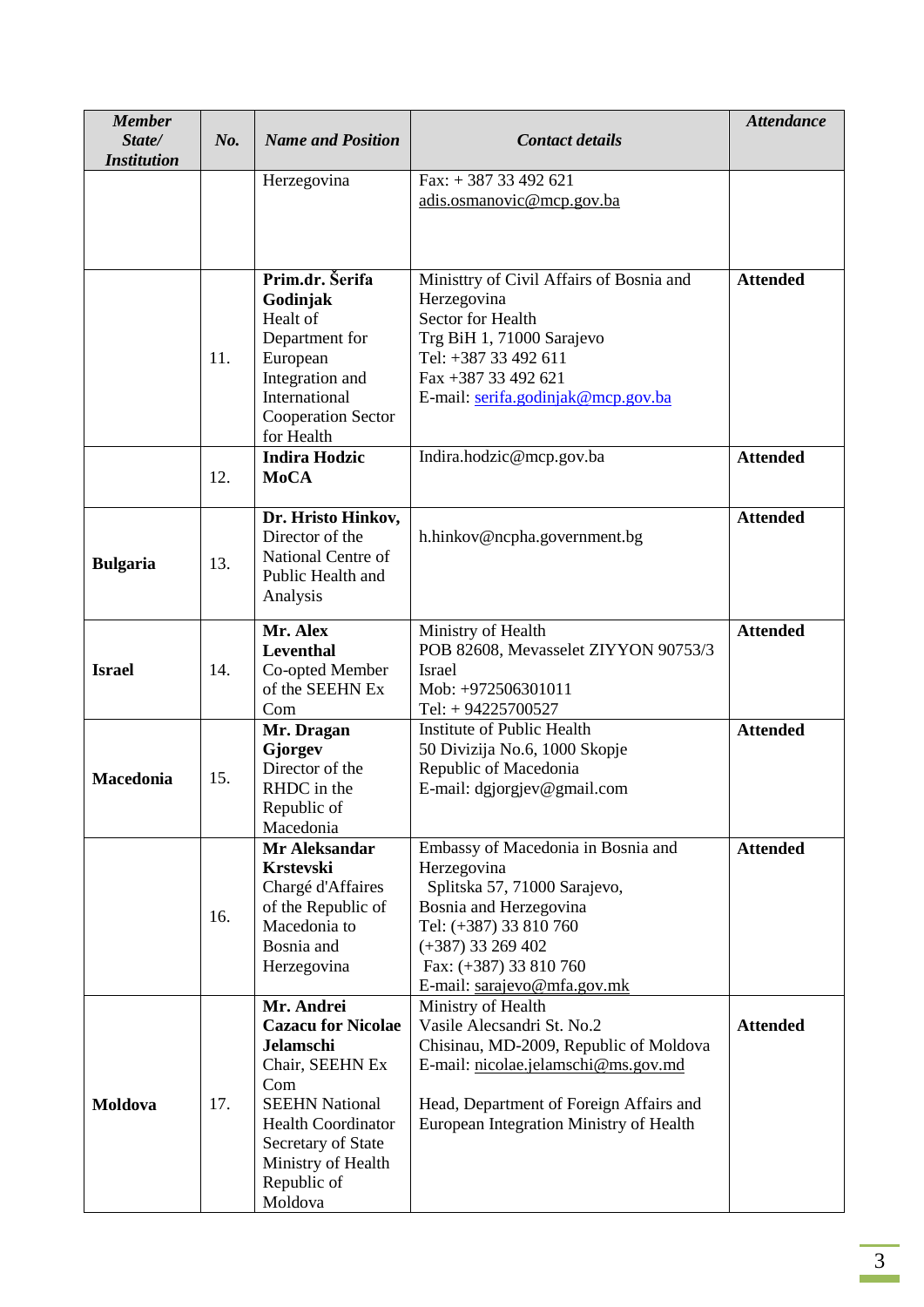| <b>Member</b><br>State/<br><b>Institution</b> | No. | <b>Name and Position</b>                                                                                                                                  | <b>Contact details</b>                                                                                                                                                                                                               | <b>Attendance</b> |
|-----------------------------------------------|-----|-----------------------------------------------------------------------------------------------------------------------------------------------------------|--------------------------------------------------------------------------------------------------------------------------------------------------------------------------------------------------------------------------------------|-------------------|
| Montenegro                                    | 18. | Ms. Mira Dašić<br><b>Jovanovski</b><br><b>SEEHN National</b><br><b>Health Coordinator</b><br>Deputy Minister of<br>Health                                 | Ministry of Health, Labour and Social<br>Welfare<br>Rimski Trg 46<br>Podgorica, Montenegro<br>Tel: +38267455930<br>Fax: +38267455930<br>E-mail: mira.dasic@gmail.com                                                                 | <b>Attended</b>   |
|                                               | 19. | <b>Ms. Milica Stanisic</b><br>from the NIPH of<br><b>MNE</b><br><b>Regional Health</b><br>Development<br>Centre for<br>Noncommunicable<br><b>Diseases</b> | Regional Health Development Centre for<br>Noncommunicable Diseases<br>Dzona Dzeksona, bb<br>81 000 Podgorica, Montenegro<br>Tel: +382 67 784 410<br>FMob: +382 67 784 410<br>E-mail: milica.stanisic@ijzcg.me                        | <b>Attended</b>   |
| Romania                                       | 20. | Mr. Razvan<br><b>Vulcanescu</b><br><b>SEEHN National</b><br><b>Health Coordinator</b><br>Secretary of State<br>Ministry of Health<br>Romania              | Ministry of Health<br>Intr. Cristian Popișteanu, nr. 1-3, sector 1,<br>010024 Bucharest, Romania<br>Tel: +4 021 3072 500<br>Email: razvan.vulcanescu@ms.ro                                                                           | <b>Attended</b>   |
| <b>Republic of</b><br><b>Serbia</b>           | 21. | <b>H.E. Stanimir</b><br>Vukicevic,<br>Ambassador of the<br>Republic of Serbia<br>to<br>Bosnia and<br>Herzegovina                                          | Embassy of Republic of Serbia in Bosnia<br>and Herzegovina<br>Obala Maka Dizdara 3,71000 Sarajevo<br>Bosnia and Herzegovina<br>Tel: (+387) 33 260 080<br>$(+387)$ 33 260 090<br>Fax: (+387) 33 221 469<br>E-mail:srbamba@bih.net.ba  | <b>Attended</b>   |
|                                               |     |                                                                                                                                                           | <b>SEEHN EXECUTIVE COMMITTEE CO-OPTED MEMBERS</b>                                                                                                                                                                                    |                   |
|                                               | 22. | Dr. Maria Ruseva<br>Acting Head,<br>Secretariat<br><b>SEEHN Executive</b><br>Committee co-opted<br>member                                                 | Bellmansgade 23, 7 tv.<br>2100 Copenhagen Ø<br>Denmark<br>Tel: +45 39 18 69 29<br>Mobile: +45 22 500 664<br>E-mail: rusevamaria33@gmail.com                                                                                          | <b>Attended</b>   |
|                                               | 23. | Dr. Alex Berlin<br><b>SEEHN Executive</b><br>Committee co-opted<br>member                                                                                 | 35 Square Marguerite Bte 37<br>B-1000 Brussel<br>Belgium<br>Tel/Fax: +32-2-231-0152<br>121 Avenue D'Italie<br>F-75013 Paris<br>France<br>Tel/Fax: +33-1-458-439-22<br>Mobile: +32 4 78 41 28 57<br>E-mail: berlinalexandre@gmail.com | <b>Attended</b>   |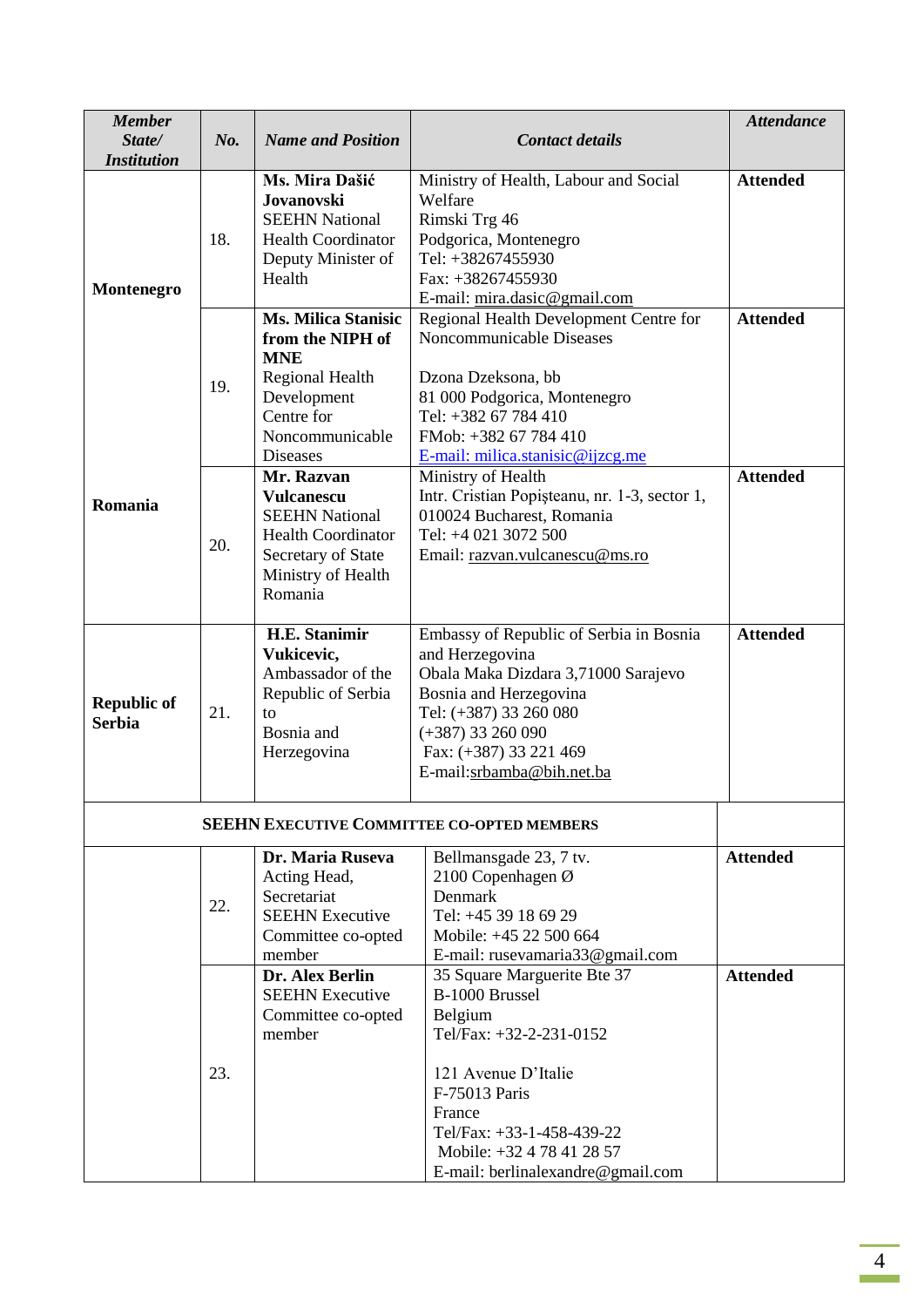| <b>Member</b><br>State/<br><b>Institution</b>                       | No. | <b>Name and Position</b>                                                                                                                                                                   | <b>Contact details</b>                                                                                                                                                                                | <b>Attendance</b> |
|---------------------------------------------------------------------|-----|--------------------------------------------------------------------------------------------------------------------------------------------------------------------------------------------|-------------------------------------------------------------------------------------------------------------------------------------------------------------------------------------------------------|-------------------|
|                                                                     |     | Mr Alex Leventhal,<br>Alternate, SEEHN<br><b>National Health</b><br>Coordinator<br>Member of the<br><b>SEEHN Ex Com</b>                                                                    | Ministry of Health<br>2 Ben Tabai St.<br>Jerusalem 93591, Israel<br>Tel.no.:+ 972 2 62 47 850<br>E-mail:<br>alex.leventhal@moh.health.gov.il                                                          | <b>Attended</b>   |
|                                                                     |     | <b>PARTNER COUNTRIES</b>                                                                                                                                                                   |                                                                                                                                                                                                       |                   |
| Croatia-<br><b>Partner</b><br>country                               | 24. | Dr. Tomislav Benjak<br>Head<br>Department of EU and<br>International relations<br>Ministry of Health<br>Zagreb, Croatia                                                                    | E-mail: sibila.zabica@miz.hr<br>Dr. Tomislav Benjak                                                                                                                                                   | <b>Attended</b>   |
|                                                                     |     | <b>PARTNERS</b>                                                                                                                                                                            |                                                                                                                                                                                                       |                   |
| <b>WHO</b><br><b>Regional</b><br><b>Office for</b><br><b>Europe</b> | 25. | Dr. Marija<br><b>Kishman</b><br>Member, SEEHN<br>Executive<br>Committee<br><b>Executive Manager</b><br><b>Strategic Country</b><br>Cooperation<br><b>WHO</b> Regional<br>Office for Europe | WHO Regional Office for Europe<br><b>UN City</b><br>Marmorvej 51<br>DK-2100 Copenhagen Ø, Denmark<br>Tel: +45 45 33 70 00<br>Fax: +45 45 33 70 01<br>E-mail: licaril@who.int<br>kismanm@who.int       | <b>Attended</b>   |
|                                                                     | 26. | Mr. Victor<br><b>OLSAVSZKY</b><br>WR, Country<br>Office<br><b>WHO</b> Europe                                                                                                               | WHO CO Bosnia and Herzegovina<br>Tel: +387 33 293 591<br>Fax: +387 33 293 594<br>E-mail: olsavszkyv@who.int                                                                                           | <b>Attended</b>   |
| <b>International</b><br>Organisation<br>for Migration<br><b>IOM</b> | 27. | <b>Jaime Calderon</b><br><b>SENIOR</b><br><b>REGIONAL</b><br><b>MIGRATION AND</b><br><b>HEALTH</b><br><b>SPECIALIST</b>                                                                    | <b>IOM Country Office Vienna</b><br>Nibelungengasse 13/4<br>1010 Vienna, Austria<br>Tel.no.: +43 1 585 33 23<br>Fax no.: +43 1 585 33 22 30<br>E-mail: <i>iom-vienna@iom.int</i><br>jcalderon@iom.int | <b>Attended</b>   |
| <b>EuroHealthN</b><br>et                                            | 28. | Ms. Cristina<br><b>Chiotan</b><br>Policy Senior Co-<br>ordinator                                                                                                                           | Rue de la loi, 67<br>B-1040 Brussels, Belgium<br>Tel: +32 2 235 03 20<br>Fax: +32 2 235 03 39<br>E-mail: c.chiotan@eurohealthnet.eu                                                                   | <b>Attended</b>   |
| <b>European</b><br><b>Health</b><br>Forum<br><b>Gastein</b>         | 29. | <b>Ms. Louise Boyle</b><br><b>Project Manager</b>                                                                                                                                          | Tauernplatz 1<br>5630 Bad Hofgastein, Austria<br>E-mail:<br>helmut.brand@maastrichtuniversity.nl<br>Louise.Boyle@ehfg.org                                                                             | <b>Attended</b>   |